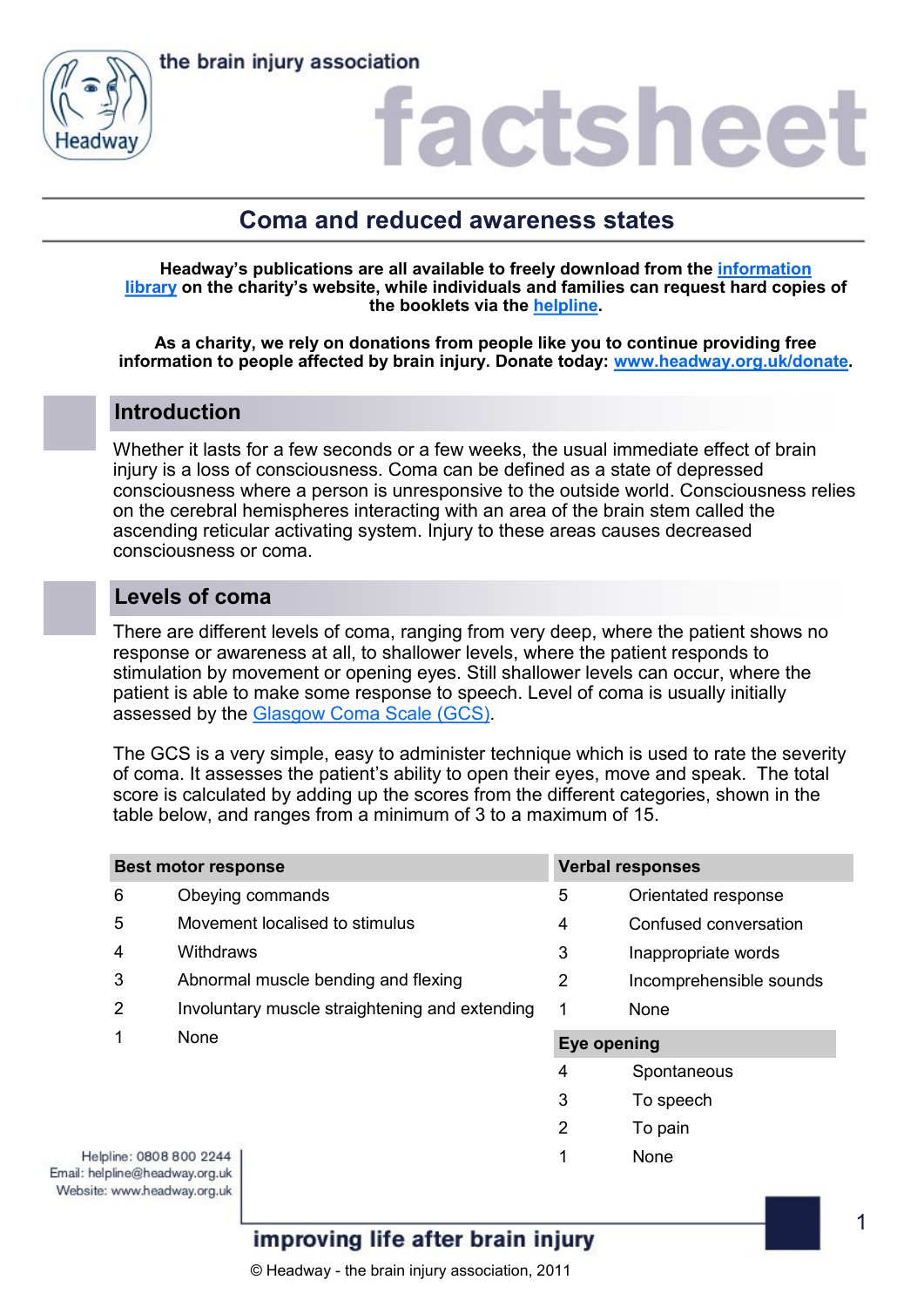

the brain injury association

# **factshee**

### **Recovery from coma**

Recovery from coma is a gradual process, starting with the person's eyes opening, then responding to pain, and then responding to speech. People do not just wake up from a coma, and say, 'Where am I?' as is sometimes portrayed in films. The length of coma is one of the most accurate [predictors of the severity](https://www.headway.org.uk/about-brain-injury/individuals/types-of-brain-injury/traumatic-brain-injury/how-severe-is-the-brain-injury/) of long-term symptoms. The longer the coma, the greater the likelihood of residual symptoms, particularly physical disabilities, although this is only a guide and some people can make good recoveries after an extended period in a coma.

### **Post-traumatic amnesia**

After a coma, during a period known as post-traumatic amnesia (PTA), the patient's behaviour may well be restless, disinhibited and agitated. Uncharacteristic behaviour such as swearing, shouting and inappropriate sexual behaviour are not unusual, but are these are best ignored, as seeing other people's distress may only increase the patient's agitation or distress. An individual cannot be held responsible for their behaviour during this period. This is a difficult time for relatives, but it is important to remember that the patient will come out of it.

Length of PTA, as with length of coma, is important. This is the best indicator of severity of [brain injury.](https://www.headway.org.uk/about-brain-injury/individuals/types-of-brain-injury/traumatic-brain-injury/how-severe-is-the-brain-injury/) PTA is assessed by asking the patient a number of questions at regular intervals. The first group of questions is concerned with awareness of time, place and person, for example, 'What is your name?', 'What day of the week is it?'. A second group of questions relates to the patient's awareness of the accident, for example, 'What was your last memory before the accident?'. A patient deep in PTA will not be able to answer these questions correctly. As the patient emerges from PTA, the answers will become more accurate and more sensible. For more information on PTA, see the Headway factsheet *Post-[traumatic amnesia](https://www.headway.org.uk/media/2815/post-traumatic-amnesia-factsheet.pdf)*.

### **Vegetative state**

A small number of people sustain a brain injury so severe that, although they emerge from coma and have sleep-wake cycles, they have no conscious awareness of themselves or their surroundings. If this condition persists for more than four weeks they can be classified as being in a persistent vegetative state. If it continues for 12 months after traumatic brain injury or 6 months after non-traumatic brain injury, the person can be classed as being in a permanent vegetative state. If the person shows no signs of recovery at this point and staff and family members agree then it is possible to gain a court order to withdraw treatment.